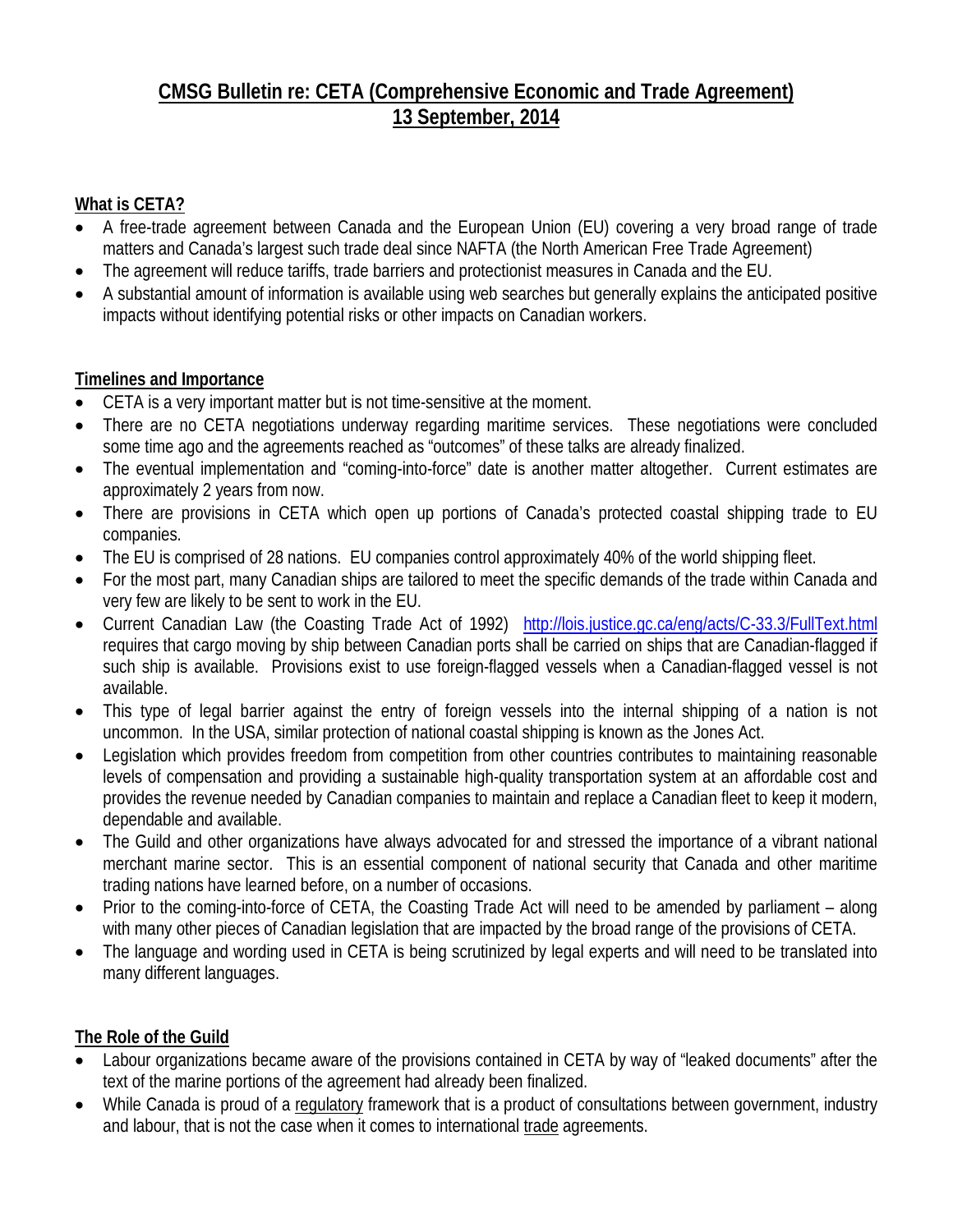- In order to investigate this matter carefully, and to determine the way ahead and to be able to properly represent and report accurately to our members in the seafaring community, the President of the Guild met in person with a number of Members of Parliament, heads of industry associations, senior level federal bureaucrats, prominent members of the legal community, the Vice-President of the International Organization of Masters, Mates and Pilots, the President of the International Maritime Pilots' Association and the President of the SIU of Canada.
- The Guild's President was also briefed by telephone on this matter (on Friday September 12<sup>th</sup>) by federal trade and regulatory officials who play a prominent role in CETA and have a keen understanding of the Guild's specific areas of concern.

#### **CONCESSIONS IN THE MARINE SECTOR THAT THE GOVERNMENT OF CANADA HAS AGREED TO**

- EU companies will be permitted to use a ship of any flag to move empty shipping containers within Canada. The expectation is that these empty containers will then be refilled with Canadian goods for export.
- Usually, the re-positioning of these empty containers in Canada has traditionally been performed by rail. The impact on Canadian workers employed in the rail industry and other sectors ashore is unclear at this time.
- Government dredging projects with a value of over 7.8 million dollars will become open to bidding by vessels built and registered in the EU. Private dredging projects will become open to bidding by EU companies using vessels of any flag. Procurement rules in CETA contain comprehensive details about determining project values and thresholds.
- Two Canadian companies have recently invested significantly in dredging vessels. Guild members under collective agreement in Vancouver are employed aboard the recently-acquired dredge "FRPD 309" which is expected to be Canadian-flagged in the near future. On the East Coast, Groupe Ocean also operates a newly built Canadian-flag dredge. The impact on Canadian seafarers employed on dredges is unclear at this time.
- EU-registered vessels will be permitted to establish a scheduled feeder service of cargo between the ports of Montreal and Halifax only. Feeder service is the domestic portion of any international import/export from abroad (not just between Canada and EU countries).
- Additionally, EU-vessels under "second-registry" will be permitted to perform the same type of service between Montreal and Halifax only if they are on the continuation-leg of their international voyage.
- It is not known whether or not CETA will evolve in future years to cover any other trade matters, but there are not currently further negotiations going on related to any other maritime provisions.

#### **COALITION FORMED**

- The Guild and our partners in other labour organizations will continue to be the voice of those who depend on coastal trade for their livelihood.
- A coalition has been formed to increase awareness that the Canadian maritime industry operates in the interest of Canadians in a safe and efficient and environmentally responsible manner while contributing to Canadian prosperity. This group is called the Canadian Maritime and Supply Chain Coalition and includes the leaders of most maritime-related labour organizations, including the Guild. The Guild and the Coalition intend to advocate aggressively on behalf of Canadians and will continue to work closely with all our network of industry partners to minimize the impact of CETA on Canadian workers.
- Canadian Seafarers have pride in their work, are well-trained, know their jobs, and are competent and capable. The risk of losing traditional seamanship skills and abilities within Canada needs to be prevented.
- Any de-valuation of the importance of employing Canadian Seafarers aboard ships operating in Canada is an outrageous development that cannot be ignored.

The attachments which follow this bulletin include a government news release on this topic issued late yesterday, as well as the letter sent by the Guild on September 9<sup>th</sup> seeking an explanation regarding CETA - the explanation was provided by telephone by federal government officials on September 12<sup>th</sup>.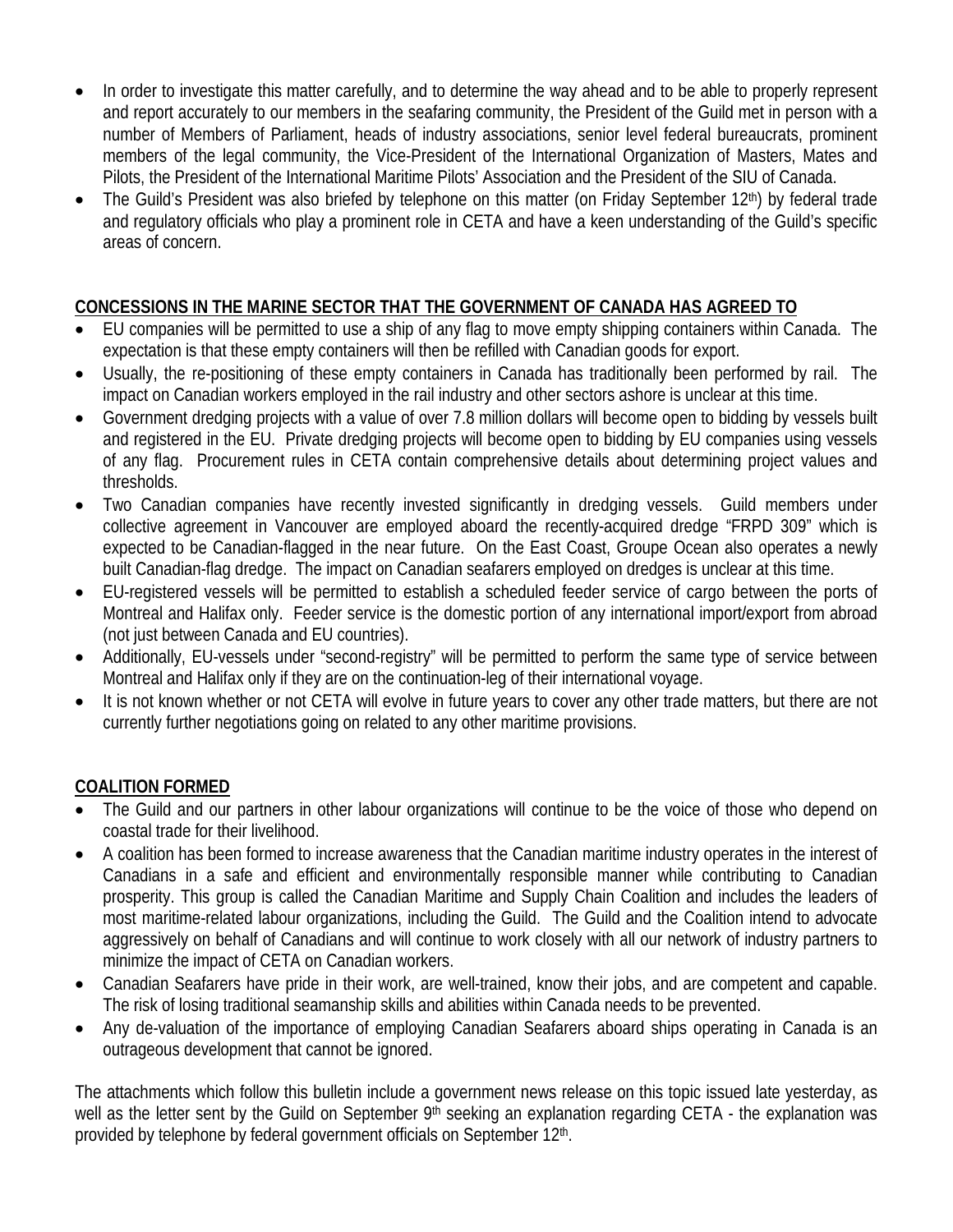

## The Canadian Merchant Service Guild

A NATIONAL ASSOCIATION OF MASTERS - MATES – PILOTS – ENGINEERS AND OTHER MARINE OFFICERS

### La Guilde de la Marine Marchande du Canada

INCORPORATED 1919 ASSOCIATION NATIONALE DES CAPITAINES – OFFICIERS DE PONT –PILOTES – MÉCANICIENS ET AUTRES OFFICIERS MARINS

AFFILIATED WITH **/** AFFILIÉE À

 INTERNATIONAL MARITIME PILOTS' ASSOCIATION **-** INTERNATIONAL TRANSPORT WORKERS'FEDERATION **-** NATIONAL JOINT COUNCIL OF CANADA ASSOCIATION INTERNATIONALE DES PILOTES MARITIMES **-** FÈDÉRATION INTERNATIONALE DES OUVRIERS DU TRANSPORT **-** CONSEIL NATIONAL MIXTE DU CANADA

#### **OTTAWA – VANCOUVER – THOROLD – QUÉBEC – DARTMOUTH – ST. JOHN'S**

By e-mail - 9 September, 2014

Tim Meisner, Director General Marine Policy, Transport Canada

Dear Tim,

Would it be possible for the Canadian Merchant Service Guild to obtain a short briefing on the expected impact of the maritime services provisions of CETA? Or alternatively, a short telephone discussion would be very helpful. Guild Members have provided me with a copy of your 20 August e-mail describing 3 activities that CETA will open to the EU and these Members are extremely upset as they are employed on ships carrying cargo on the domestic leg of an international voyage. We are extremely concerned that the intention is to open those domestic legs of international shipping to EU vessels. We are unsure whether that falls under the description of a feeder service. If you are able to disclose some general details around certain areas then that would be helpful. Canada is rolling out CETA as a breakthrough agreement, but Guild Members are questioning what new opportunities have been identified for Canadian seafarers and Canadian ships by this new arrangement. This gap in information is causing Canadian seafarers to fear CETA at the same time that there are many others in this country who are celebrating CETA as a success. For the time-being, to narrow down our concerns to a very short list of specifics, the Guild is particularly interested in the following areas:

- Commercial dredging services have been specifically identified. We don't know the rationale for that, but it is a change that has serious potential to significantly impact on Canadian dredging operators. So our question is, how, in the future, will "additional" maritime services currently being provided by Canadian Companies be identified for opening up to EU entities or have they been identified already? Is there a process for stakeholders to participate in those decisions and to be made aware of the impact analysis prior to agreements being reached?
- The provision of feeder services for cargo between the Ports of Halifax and Montreal onboard EU-registered vessels has been specifically identified for some reason. That is troubling. And likewise here, an additional concern is whether additional routes in Canada are at risk or have been identified already or what the process will be for that decision to be made.
- As you know, the Canadian export of grain and natural resources is thriving. A significant number of Canadian seafarers depend on employment only on the "domestic leg" of international shipping, and a significant portion of that international shipping is bound to be between Canada and the EU. In this case of an agreement with the EU, does the use of the term "feeder services" refer specifically to this activity? i.e. Does feeder service only mean the staging and movement "within Canada" of goods that are actually being shipped only "between" Canada and the EU?

I hope you are able to shed some light on these areas as it will be quite helpful for Canadian seafarers to be able to begin to understand the impact of CETA in the near-term.

Yours truly,

*Mark Boucher*

National President Canadian Merchant Service Guild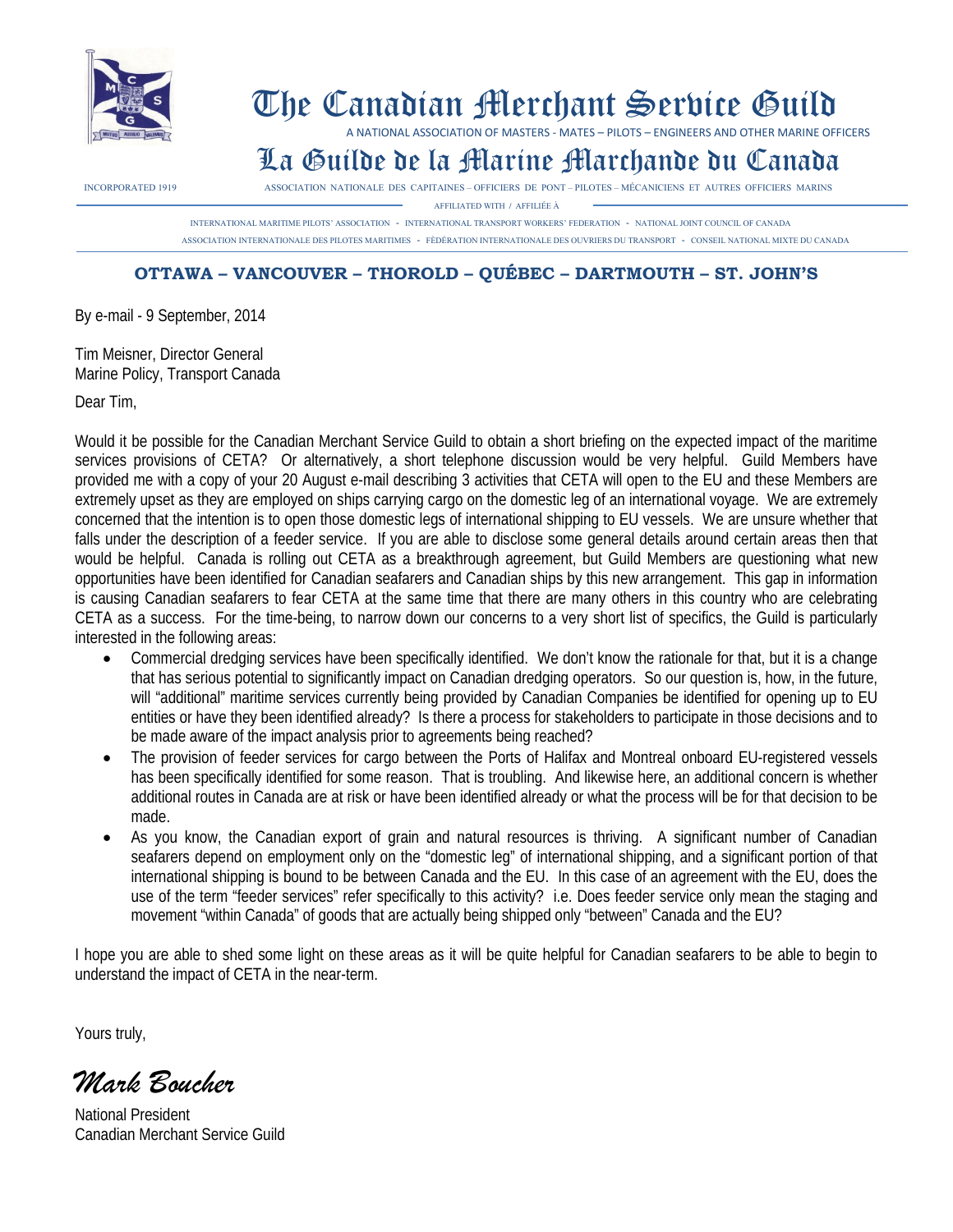

# **Fact Check: CETA and the Canadian Marine Shipping Industry**

**September 12, 2014** - Foreign Affairs, Trade and Development Canada today issued the following information regarding the Canada-European Union Comprehensive Economic and Trade Agreement (CETA) and the Canadian marine shipping industry:

- CETA will give Canadian companies preferential access to 500 million consumers and a market with an annual GDP of \$18 trillion.
- CETA is projected to increase bilateral trade by 20 percent and increase Canada's GDP by \$12 billion.
- CETA will benefit and help the Canadian shipping industry grow due to this increase in trade.
- CETA will ensure a level playing field for Canadian shipping companies, and existing safety, security and pollution-prevention regulations that apply to foreign vessels operating in Canada will continue to apply, as will requirements applied to foreign nationals working on these vessels.
- CETA fully protects the right of the Canadian government to adopt or maintain any measure affecting the investment in or provision of marine shipping services, with the exception of the following three specific services where limited access has been provided to the EU.

Dredging Services: an excavation activity with the purpose of gathering up bottom sediments to keep waterways navigable

- Canadian stakeholders, such as the Vancouver and Saint John port authorities, have indicated in the past that access to international dredging service providers would be beneficial.
- Dredging services can be obtained through the use of either public or private sector procurement contracts. For services contracted by governments under Canada's government procurement commitments in CETA, only covered entities and projects above \$7.8 million are covered.
- Only one federally procured contract in Canada in the last five years has been above this threshold.
- Under CETA, dredging service contractors retain the right to use such selection criteria as quality, price, local knowledge and relevant experience, as well as the ability to apply environmental and social criteria. The terms, size and structure of the contract will continue to be determined by the contractor.
- Canada is a small dredging services market with a small dredging industry. In order to meet their needs, Canadian dredging contractors have used foreign suppliers for large dredging contracts.

Container Repositioning: the repositioning of empty containers within Canada on a non-revenue basis